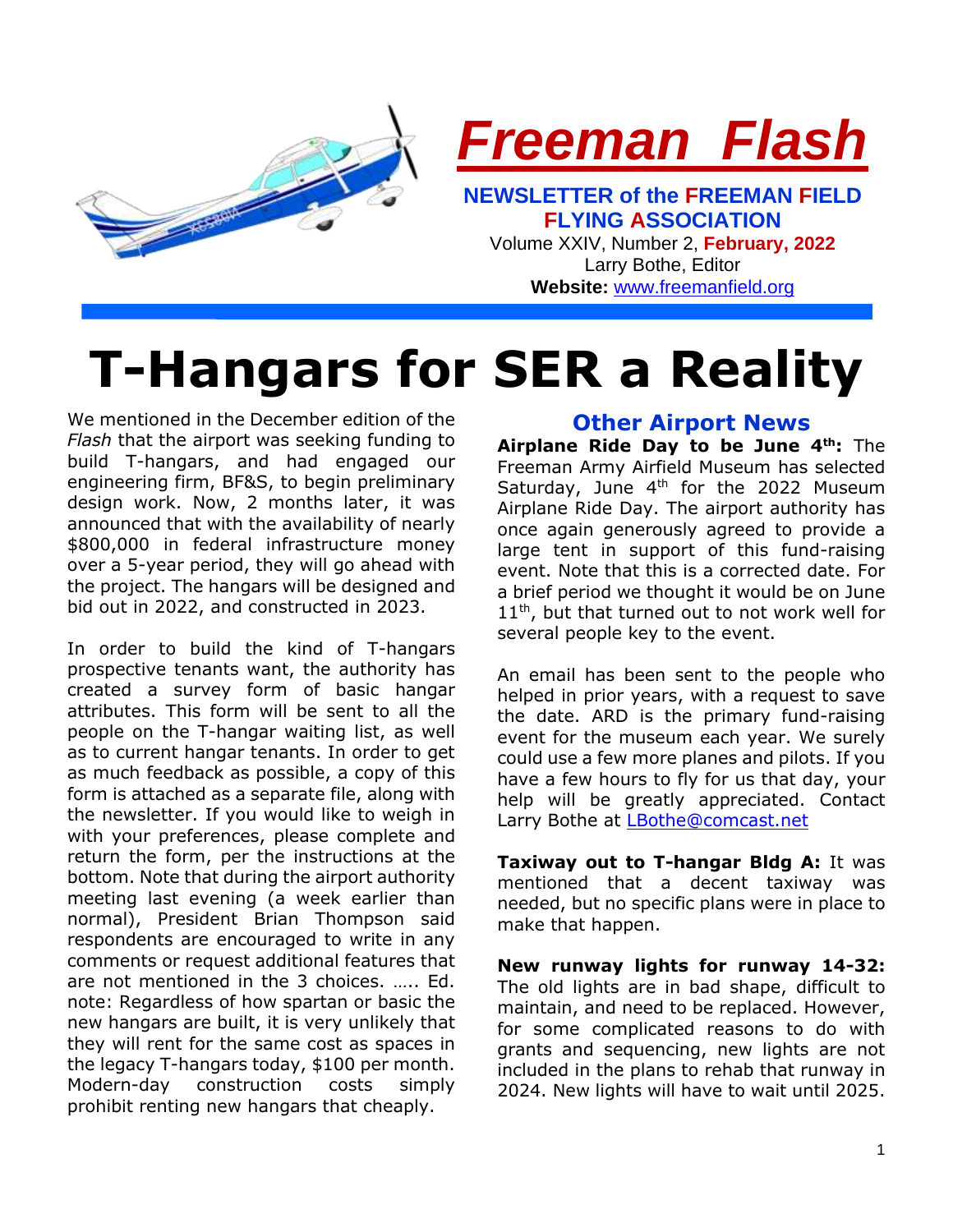**Airport authority to meet a week early again in March:** In order to accommodate the travel plans of authority members, the March meeting will be held a week early, on Monday, March 14<sup>th</sup>, 7:15PM, in the terminal building conference room

# **FAA Wright Brothers Master Pilot Awards**

In the last issue we put out a call for pilots who have been flying for 50 years or more (since date of first solo). Your editor reaches that milestone this August. Gregg Pardieck is qualified. Surely there must be some more of you out there. The FFFA would like to sponsor you to receive this really nice award from the FAA. The documentation is easy, and we'll help you. Please contact me if you have been flying for 50 years or more; Larry Bothe, LBothe@comcast.net.

#### **FFFA News**

**2022 dues status**: The dues reminder message that was sent out only about a week ago yielded pretty good results! 7 more members paid their dues right away. Now we're down to only 9 people who still owe for 2022. Hopefully, they will send along a check by the end of the month. Thanks for that.

**February meeting, on 2/10:** After our usual dinner ay San Marcos, we moved to the museum so we could have internet service with the overhead projector. There, we discussed the current 5G cell phone signal interference with radio altimeters in airliners. With the help of the internet, and some very new information on the subject from the FAA, we think we now have a better idea of what is going on. While it is true that these 5G problems do not affect small General Aviation airplanes, it is good to keep up with all things that affect our air commerce industry.

**Next meeting, March 10th:** We'll start out at San Marcos for dinner ay 5:00PM. After that we're off to the museum for the formal meeting at 7:00. The discussion will be to review the notes we made after Airplane Ride

Day last year. Penny Litz was kind enough to provide a written list of problems and suggest things we should do in the future. Mark Bowling didn't submit anything in writing, but he recalls several areas of concern that he observed in his capacity as a loader. We need to put all this together so we can have a better experience for both the riders and our volunteers. And we need to do it in March so we can decide on how to implement changes in an economical way. The goal of ARD is to raise money for the museum. We can't afford to simply throw money at our problems.

# **FFFA Member Activities & Accomplishments**

Helmut Weislein flew up to French Lick from Breckinridge County, KY, and Larry Bothe and Steve Morse flew over from Seymour. We had lunch at Legends Sports Bar on Monday, 1/31. Helmut took the pictures, so he's not in them.



Larry Bothe (left) & Steve Morse having lunch at Legends in French Lick on Jan. 31.



Larry fueling up at French Lick.

**Zack Grant** is selling his Twin Comanche (it's under contract of sale) and bought a 1976 PA-31-325 Navajo C/R. The Navajo needs some immediate avionics work; then Zach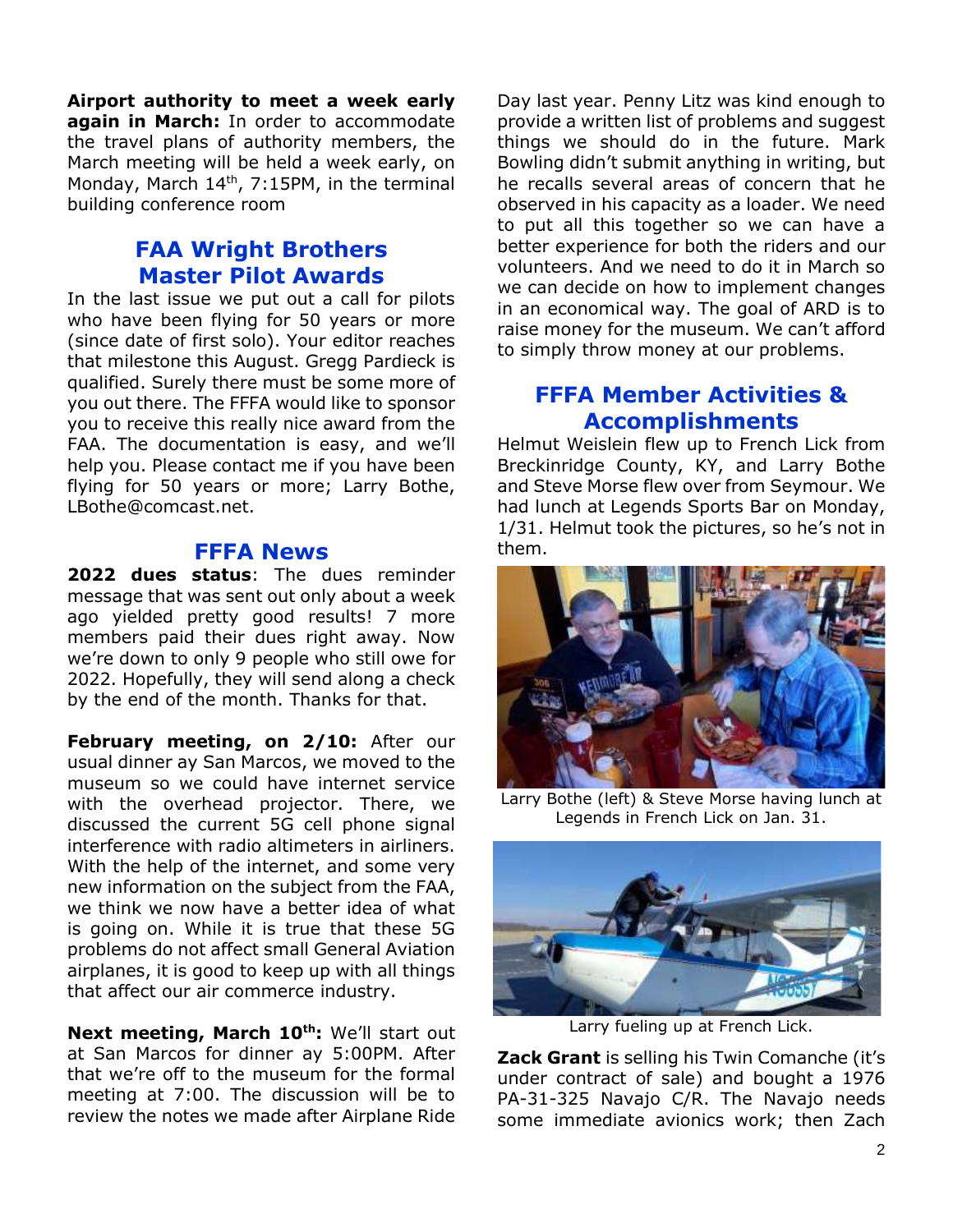will fly it while he decides on other up-grades. He says he bought it so his wife could have a bathroom.



Zack Grant's 1976 Piper Navajo.

#### **Museum Archives News of the Freeman Army Airfield Museum**



*The Freeman Army Airfield Museum is a completely separate entity from the Freeman Field Flying Association. Some of our board members (L. Bothe, K.* 

*James) overlap. The FFFA on occasion supports the museum with gifts of money for worthy projects. FMI [www.freemanarmyairfieldmuseum.org.](http://www.freemanarmyairfieldmuseum.org/)*

After our banner year of 2021, in which we acquired several new major exhibits, we're starting out on a much more mundane note. We're cleaning. The annex building is about 2/3 done, and the main building is next.

Cleaning the floor in the annex pointed out that we had some artifacts very poorly displayed, just sitting on the floor. Our two wing ribs are now up on the wall, adjacent to the Link Trainer, and we're building a stand to properly display the Spitfire main landing gear doors.

We do have one new display already this year. It is a lower wing panel from a German Bf-109. It is significant because it includes the mount for the 20mm MG-151 cannon on the outside (below), and the ammunition drum, which was up in the wing. We have actually had the panel since it was dug up in 1997, but for many years didn't know what it was. David Gray identified it for us in 2015. Since then, until late last year, it has been moved around, but always displayed vertically, leaning against a wall or table. It

was very difficult for visitors to understand the item. Late last year Joe Clegg decided to further clean it up, and suspend it from the wall in a horizontal position, as it was on the real airplane. Here's the result.



Wing panel from German Bf-109, with 20mm cannon mount below & ammo drum above.

**New museum membership program:** The museum has rolled out a program for interested people to join us in our effort to bring more and better exhibits to the Freeman Army Airfield Museum. Please visit out newly-revised website (thanks, Steve), and click on the Membership tab at the top of the home page. There you will see the various levels of memberships you can buy, and the thank-you gift you will receive. Please purchase a membership; help the museum. Thank you.

# **Interesting Aviation Links**

**How a P-51D works**: Tom Miller sent along this 18-min. animated illustration video of how the major component groups of the Mustang work. <https://youtu.be/hjsrqMe0B3s>

**Wanna fly a P-51, P-40, or a Spitfire?** How about all 3? Trip to England? Buy some tickets in the American Heritage Museum fund-raising raffle. <https://www.tapkat.org/american-heritage-museum/o58G79/>

## **LSC Glider News –**

Coordinated by Bob Walker ("UPS Bob")

#### **Manipulating Air**

Written by John Uhl, LSC

Sharp eyed observers at Freeman Field will have noticed that several of the locally based sailplanes sport winglets. How is it that a device that arose from the pursuit of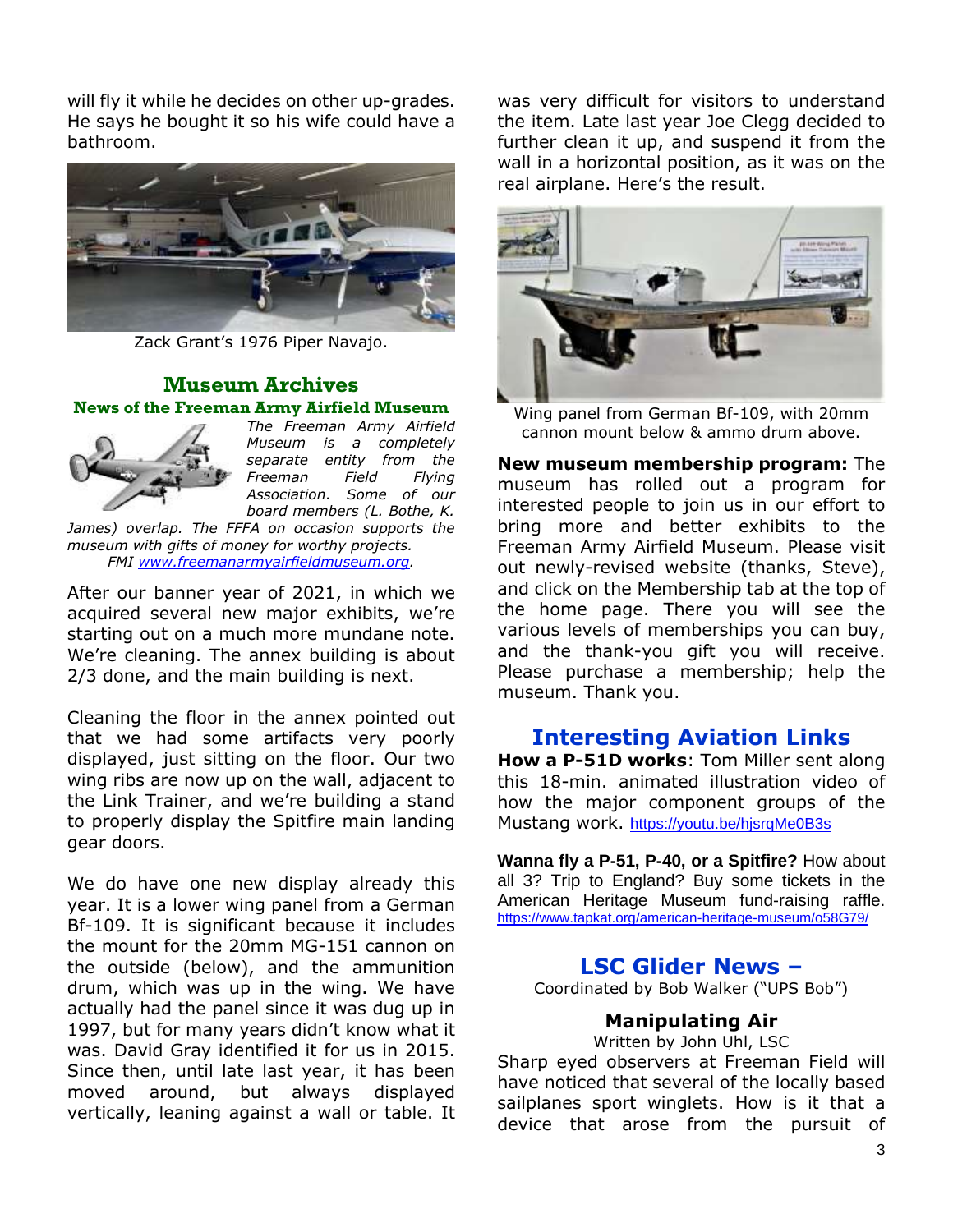efficiency for large, high-speed, high-altitude aircraft found its way onto sailplanes? And if they are so great, why aren't all sailplanes, or all aircraft for that matter, equipped with them?

Winglets date back to the 1970s from the fertile mind of Richard Whitcomb, "the man who could see air". While Whitcomb did not invent winglets (the credit for their origination goes to a British aerodynamicist from the late 1800s) Whitcomb, while working for NACA, did the heavy lifting required to develop winglets into effective devices for improved aerodynamic efficiency.

Propelled by the quest to increase the cruise efficiency of large transport aircraft, driven by the increasing price of fuel, Whitcomb went to work to find a drag reduction solution to the induced drag produced by the large, energy-wasting vortices at the wing tips. Using wind tunnel test data, Whitcomb realized that the simple flat wing tip plates investigated by previous engineering efforts were not effective at the job.

Inspired by nature (bird wingtips), Whitcomb initiated research and wind tunnel testing



into the design and implementation of small tip-mounted wings that he ultimately named "winglets".

With NACA's focus on exploring efficiency solutions for large, fast, heavy aircraft, how did small, light-weight, and comparatively slow sailplanes enter the picture? With the small frontal area and smooth, streamlined shape of sailplanes, a larger proportion of a sailplane's total drag is from induced drag, the direct product of lift generation. If a

method can be found to modify the airflow at the wing tips so that the induced drag is reduced, while still sustaining lift, we boost performance efficiency, a most desirable attribute for an unpowered aircraft.

Aerodynamicists have long known that increasing the aspect ratio of a wing (longer wings with a narrower cord) increases a wing's efficiency. So, if one wants to increase the performance of a sailplane, why fool around with winglets? Why not simply make the wings longer? There are two basic drawbacks that discourage installing longer wings. The first factor is that higher aspect wings require more structure to make them resistant to twisting and flexing. And the increased length and weight of the wing places additional bending loads on the wing and its fuselage connection, thus requiring additional counter-productive structure (weight). The second factor is the practical reality of dealing with a longer wing span avoiding taxiway and runway lights, maneuvering through and into hangar openings and enclosures.

An alternate approach to increasing wing efficiency is by taming wing tip vortices through the application of Whitcomb's winglets. The beauty of properly designed winglets is that they make the wing perform as though it is longer than it actually is by controlling the higher-pressure air under the wing that is trying to find its way to the area of lower air pressure above wing, creating drag in the process. Winglets alter the airflow by displacing and weakening the draggenerating wingtip vortex.

Winglet design and implementation is a decidedly complex process. Winglet design is part theory, part analysis, and part art. Once computers have completed their theoretical analysis, design verification in a wind tunnel is an advisable next step. But these steps only take winglet design so far. In the end, it is necessary to build and attach a prototype winglet to a baseline aircraft, and go fly. Design variables include winglet height,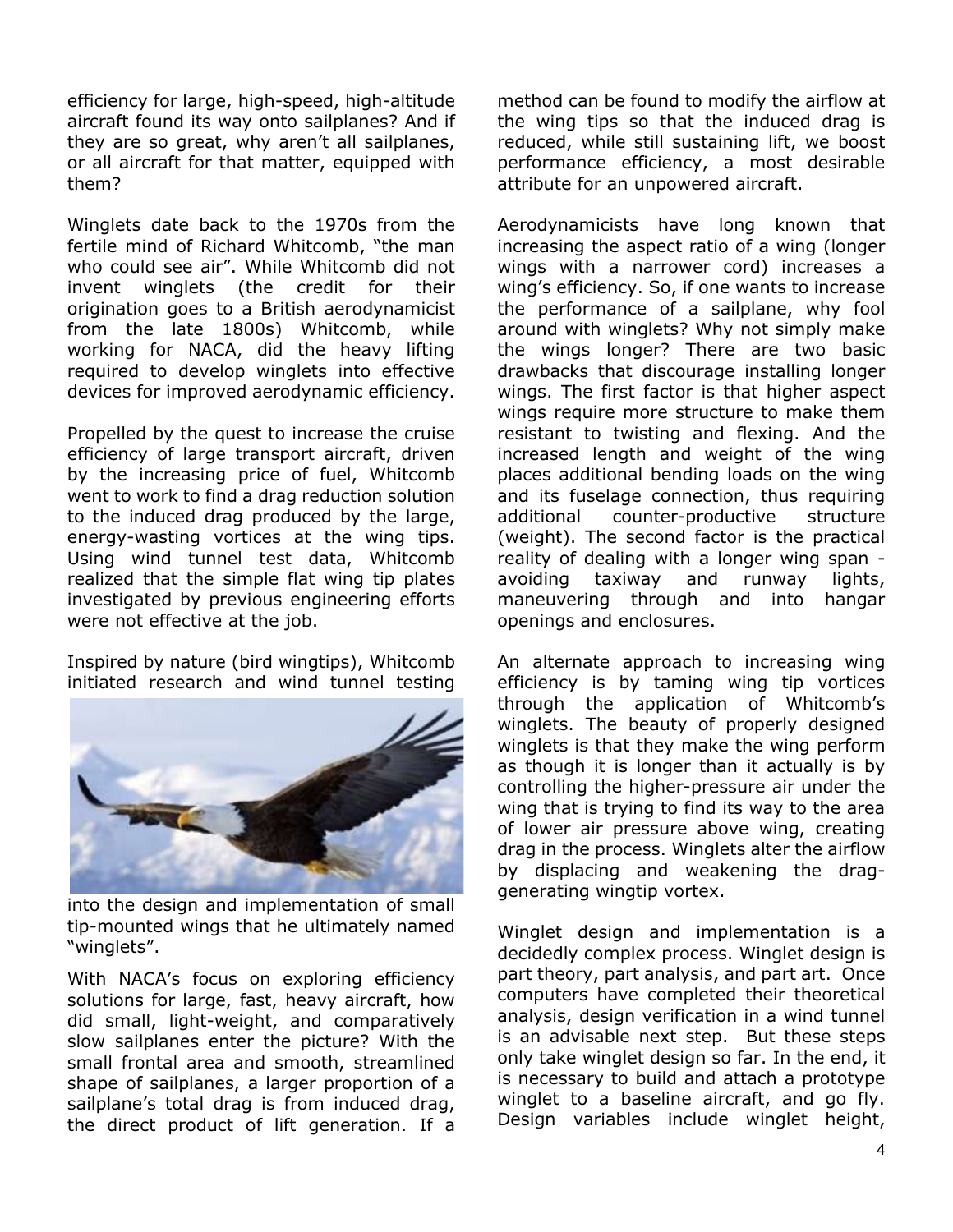airfoil camber, twist, sweepback, angle of incidence, and cant angle.

For sailplanes, it is critically important that winglets contribute throughout the normal flight envelope. They must work effectively at both the upper and lower ends of the speed range. It is not acceptable to have a design that works at one speed end to the detriment of the other end. Cross country performance requires an aircraft that performs just as well during high-speed cruise as it does while thermaling at airspeeds just above stall. Typically, perfection of this balance requires many hours of trial-and-error adjustment and tweaking of the design variables.

Additional side benefits of winglets are typically improved roll control, increased steep turn stability, and that while working to alter the wing tip vortices, the winglets are operating in the wing tip's cross flow, redirecting vortex energy into forward thrust.

So why aren't winglets found on all aircraft? Winglet negatives include extra weight, additional bending moments on the wing, increased wetted area, the potential of flutter, and they are expensive.

What does all of this effort provide in the way of a performance gain over the baseline wingletless sibling aircraft? Overall improvements tend to be relatively small, with the greatest gains occurring at low (thermaling) airspeeds. But, that extra margin of performance may be just what is needed to successfully complete the day's flight task.

Plus - at the end of the flying day, back on the ground, they look cool!

# **Airline Perspective –**

Due to a late decision by your editor to publish the newsletter very early this month, our airline columnist, Adam Springmeyer, didn't have an opportunity to write a column. He'll hopefully be back next month.

# **Aviation Humor**



Picture sent by Tim Sparks, 2/4/2022

**Crypto Currency Explained**: Well, OK, this isn't aviation-related, but it's good enough that I couldn't resist printing it. Sent to me by FFFA member Dan Kiel.

Not long ago a merchant found a lot of monkeys that lived near a certain Village. One day he came to the Village saying he wanted to buy these monkeys! He announced that he would buy the monkeys at \$100 each. The Villagers thought that this man must be crazy - How can somebody buy Stray Monkeys at \$100 each? Still, some People caught some monkeys and gave them to this merchant, and he gave \$100 for each monkey. This news spread like wildfire and People caught monkeys and sold them to the merchant. After a few days, the merchant announced that he will buy monkeys at \$200 each. The lazy villagers also ran around to catch the remaining monkeys! They sold the remaining monkeys at \$200 each. The merchant then announced that he will buy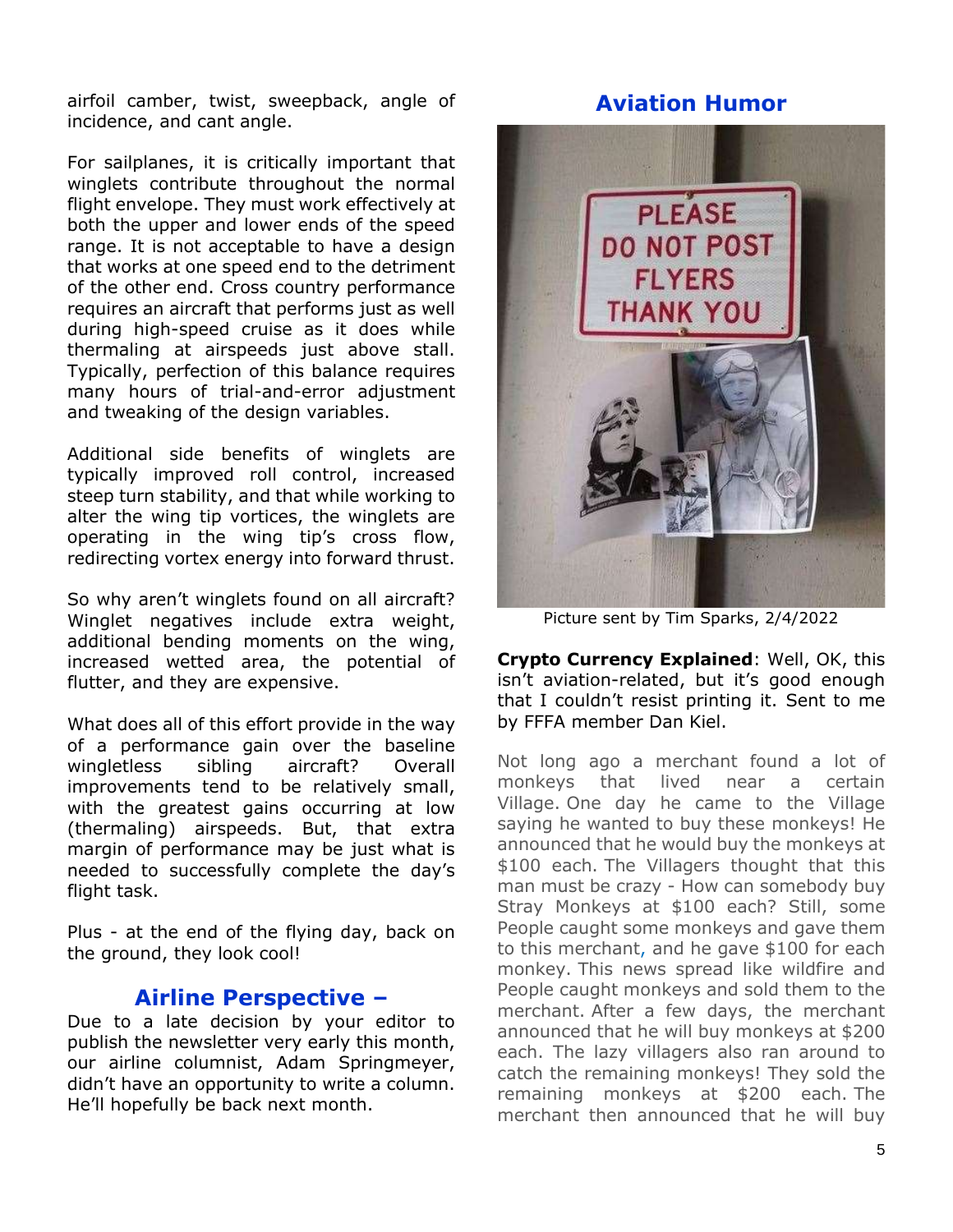monkeys for \$500 each! The villagers started to lose sleep! They caught six or seven monkeys, which was all that were left, and got \$500 each. The Villagers were waiting anxiously for the next announcement. Then the merchant announced that he is going on Holiday for a week, but when he returns, he will buy monkeys at \$1000 each! He also said that his employee will be in charge and would take care of the monkeys he bought pending his return. The Merchant went on holiday. The Villagers were frantic and very sad as there were no more monkeys left for them to sell it at \$1000 each as was promised by the Merchant. Then the Merchant's Employee contacted them and told them that he would secretly sell them some monkeys at \$700 each. The news spread like wildfire. As the Merchant promised on his return that he would buy monkeys at \$1000 each, they would achieve a \$300 profit for each monkey. The next day The Villagers queued up near the Monkey Cage. The Employee sold all the monkeys at \$700 each. The Rich bought monkeys in large lots. The Poor borrowed money from money lenders and bought the rest of the monkeys! The Villagers took care of their monkeys & waited for the Merchant to return. However, nobody came. Then they ran to find the Employee. However he was not to be found! The Villagers then realized that they had been duped into buying the useless stray monkeys at \$700 each and were now unable to sell them! This Monkey Business is now known as Bitcoin! It will make a-lot of People bankrupt, and a very few People filthy rich in this kind of Monkey Business.

# **Museum Airplane Ride Day will be Saturday, June 4th, 9AM to 4PM**

# **Sell – Buy - Announcements**

**Seymour Glider Operation Information** The Louisville Soaring Club would like aircraft flying at SER to know that the gliders almost always operate off runways 14/32. However, that does not mean that the wind favors 14 or 32. The gliders and tow plane use 14/32 because it is convenient to where the gliders are stored. … All the gliders have radios. When approaching the field, especially on weekends, call addressing *Seymour Glider Operations* and ask where the gliders are; they will tell you. It actually works best, when glider operations are in progress, for power planes to use 5 or 23. FMI [www.soarky.org,](http://www.soarky.org/) or call Mike Carlson, President, 502-321-6349.

| <b>FFFA Officers - Contacts</b>                         |
|---------------------------------------------------------|
| Karen James, President, 812-498-4482                    |
| Flygirl172@me.com                                       |
| Jan Sipes, Vice President, 812-522-9446                 |
| sipesj@hotmail.com                                      |
| <b>Brett Hays</b> , Secretary, 812-528-2186             |
| brett@bretthays.law                                     |
| <b>Larry Bothe</b> , Treasurer/Membership, 812-521-7400 |
| LBothe@comcast.net                                      |
| <b>Barty Moffett</b> , Board, 812-528-0012              |
| barty@barty.com                                         |
| Tom Hallow, Board, 812-569-4293                         |
| hallow1950@gmail.com                                    |
| Zach Grant, Board, 317-201-4293                         |
| L1011iock@sbcalobal.net                                 |

### **Local Event Calendar at a Glance**

**FFFA March meeting, March 10th**, 7:00PM, at the museum. Dinner before the meeting at San Marcos, 5:00PM

Apr 5-10, Sun 'n Fun 2022, LAL **Jun 4, Airplane Ride Day, SER** Benefit Freeman Army Airfield Museum Jun 18, Flapjack fly-in breakfast, OVO Jul 19, Hagerstown (IN), Flying Circus, I61 Jul 25-31, AirVenture 2022, OSH Sep 3-5, Red Stewart fly-in, 40I Sep 8-10, Midwest LSA Expo, MVN Sep 19-25, Triple Tree fly-in, SCoo Sep 24, Madison Air Show, IMS\*\*

\*\* Two asterisks mean Cliff Robinson will be performing an air show at that event; \*one asterisk means Cliff will be there offering Stearman rides, but no air show. If you want to see world-class aerobatics with no admission charge, attend one of the shows.